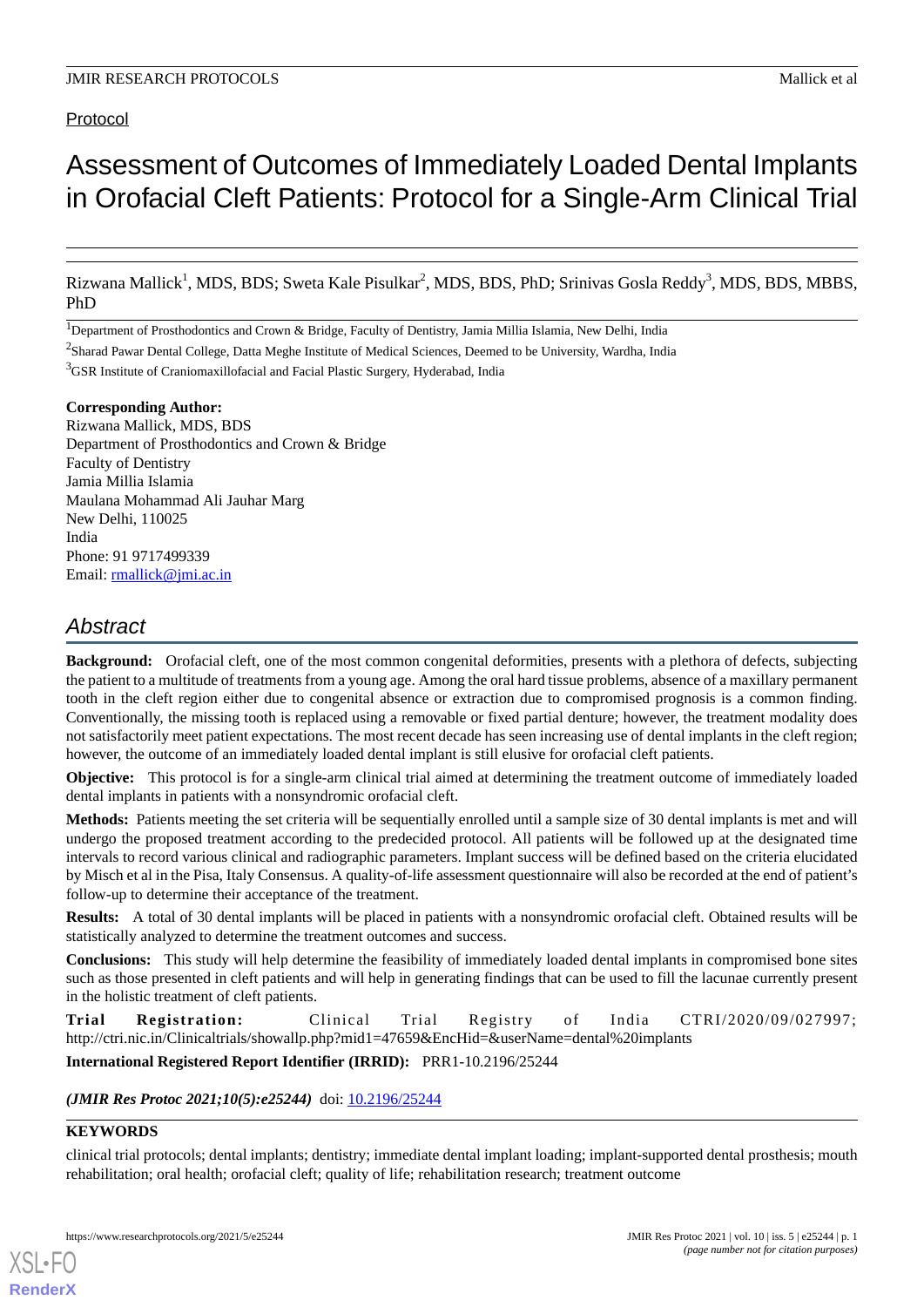# *Introduction*

#### **Background**

Orofacial cleft is the most common congenital anomaly, with an incidence of 1 in 700 to 1 in 1000 live births across different populations [[1](#page-5-0)]. India reports around 28,600 cleft cases every year with a prevalence of 1.09 in 1000 live births [\[2](#page-5-1)]. Cleft can be unilateral or bilateral, occurring either alone or a combination of lip and palate, with or without the involvement of the alveolar process. Complete clefting of the lip that involves the full height is often associated with cleft of the alveolus. In addition to compromised aesthetics and disoriented attachment of musculature leading to compromised functionality, these patients also suffer from various dental anomalies [[3](#page-5-2)]. Tooth agenesis affecting the maxillary lateral incisor in the cleft region is the most commonly found anomaly followed by crowding and delayed development [[4](#page-5-3)[,5](#page-6-0)]. All of these defects in cumulation compromise the patient's quality of life, and each case poses a challenge for the multidisciplinary health care team due to the unique presentation.

Prosthetic rehabilitation plays a triple role of improving aesthetics, phonetics, and functionality of the patient [\[6](#page-6-1)]. Use of dental implants has increasingly become popular, as they help in maintaining the bone dimensions in the reconstructed region along with provision of improved aesthetics compared to conventional replacement options. Dental implant can be opted for only when the patient has reached skeletal maturity so as to avoid potential growth hindrance. Postinsertion, an implant requires a healing period of 3-6 months to firmly integrate with the underlying bone, which is then adequately loaded with a prosthesis. Considering the long treatment duration and compromised aesthetics already incurred by the patient, it is necessary to develop protocols that help reduce the rehabilitation time. Immediate implant loading is one such measure wherein acceptable initial implant stability enables

implant loading in as little time as 1 week. This would not only decrease time lapse in 2 consecutive rehabilitative procedures but also help improve the patient's psychological acceptance. Most studies presented have performed implant loading after the universally followed protocol of 6 months [[7\]](#page-6-2), while a few studies have also demonstrated loading after 3 months [\[8](#page-6-3)]. Only 1 study has been conducted so far that presented the results of immediate or early implant loading, but it was a retrospective analysis [[8,](#page-6-3)[9](#page-6-4)].

## **Aim**

The aim of this study is to evaluate the clinical and radiographic success of immediately loaded dental implants in patients with an orofacial cleft.

#### **Objectives**

The objectives of the study are to evaluate the placed single dental implant in the cleft region for clinical and radiological parameters 3 months after dental implant placement; evaluate the placed single dental implant in the cleft region for clinical and radiological parameters 9 months after dental implant placement (6 months after definitive prosthesis); and evaluate and compare the placed single dental implant in the cleft region for clinical and radiological parameters 3 months and 9 months after dental implant placement.

# *Methods*

A single arm, prospective clinical trial evaluating the clinical and radiological success of immediately loaded dental implants in orofacial cleft patients will be conducted at the GSR Institute of CranioMaxillofacial & Facial Plastic Surgery, Hyderabad, Telangana, India. Ethical clearance for the clinical trial has been obtained from the Institutional Ethical Committees of the associated institutes. A summary of the methodology is presented in [Figure 1](#page-2-0).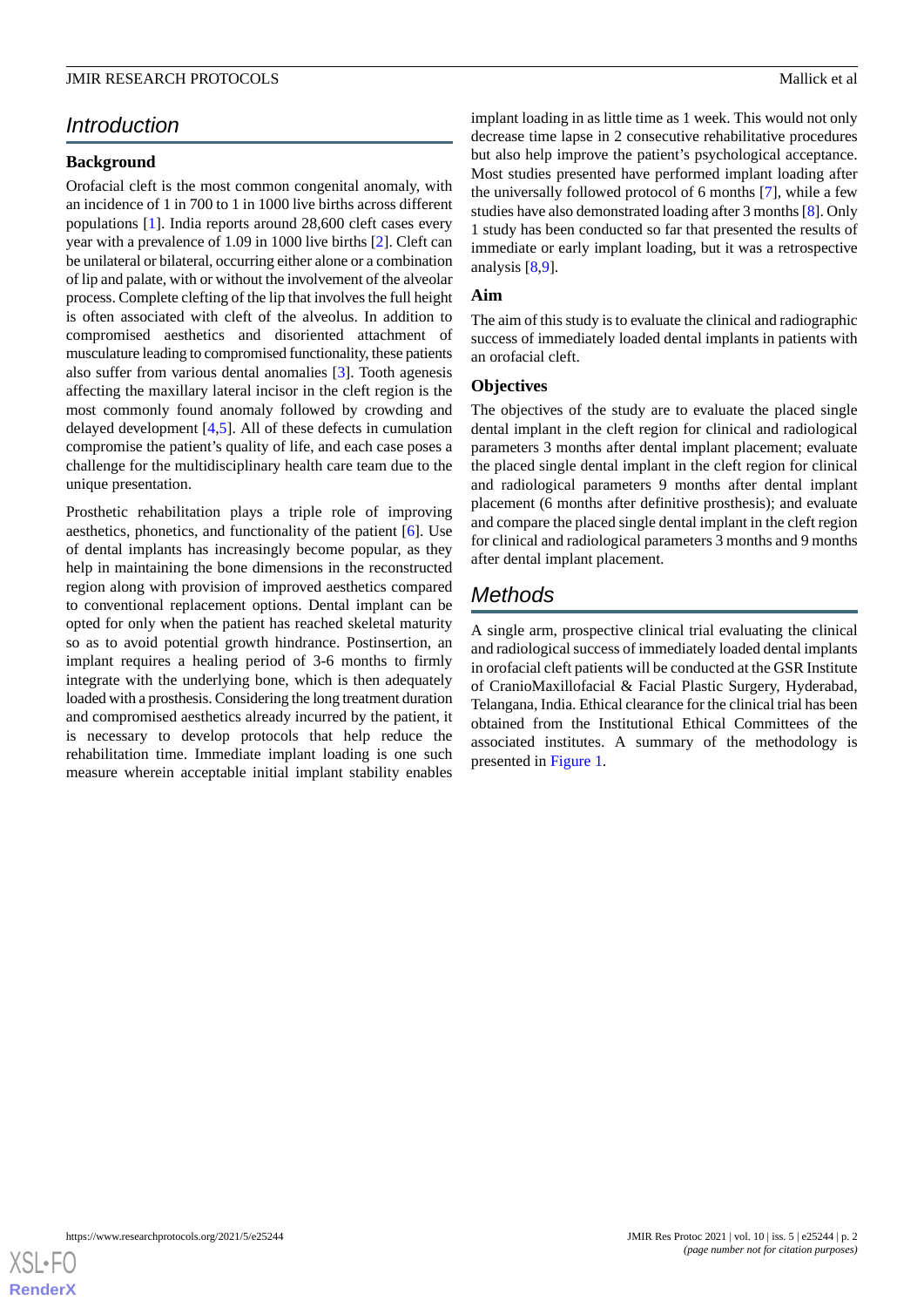<span id="page-2-0"></span>**Figure 1.** Summary of the research methodology. CBCT: cone beam computed tomography; IOPAR: intraoral periapical radiograph; ISQ: implant stability quotient; OHI-S: Oral Hygiene Index – Simplified; OPG: orthopantogram; QoL: quality of life; SABG: secondary alveolar bone grafting.



## **Sample Size Calculation**

A recent study showed a success rate of 95% for dental implant–based treatment in cleft patients [[10\]](#page-6-5). With a type I error of 5%, confidence interval of 95%, and 8% margin of error, a sample size of 28 dental implants was obtained. Considering 5% loss to follow-up, an additional 2 dental implants will be placed. Thus, a total sample size of 30 dental

implants in sequential patients will be considered for the proposed study.

## **Patient Selection**

Without gender bias, consecutive patients meeting the inclusion and exclusion criteria will be recruited until a sample size of 30 dental implants is met. Signed informed consent to be part of the study will be obtained from the patient or their parent or

[XSL](http://www.w3.org/Style/XSL)•FO **[RenderX](http://www.renderx.com/)**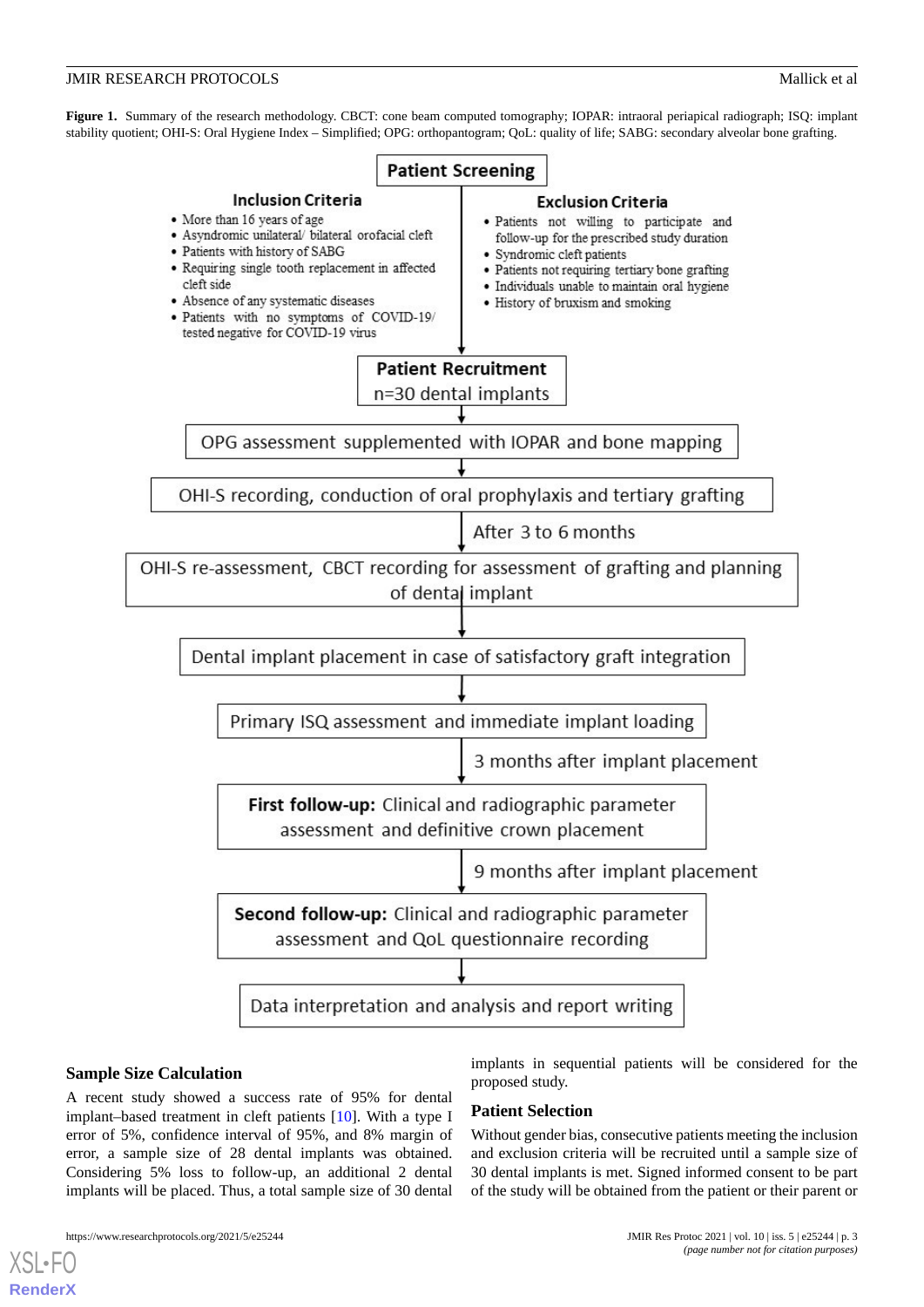guardian. Owing to the global COVID-19 pandemic, thorough COVID-19 history and consent will also be obtained. Institutional COVID-19 standard operating procedures will always be strictly followed. Before the beginning of treatment, each patient will be allotted a unique identification number to be used to designate them henceforth. Complete patient records including intra- and extra-oral photographs of the patients at all stages will be maintained, while maintaining confidentiality.

#### **Inclusion Criteria**

To be included in the study, patients will need to be older than 16 years, have an asyndromic orofacial cleft, have a unilateral or bilateral cleft alveolus, have undergone secondary alveolar bone grafting (SABG) between 9 and 12 years of age, require single tooth replacement of the lateral incisor/canine region only on the affected cleft side, not have any systemic diseases, and have no symptoms of COVID-19 or tested negative for SARS-CoV-19 virus.

#### **Exclusion Criteria**

Patients will be excluded when they are not willing to participate and follow-up for the prescribed study duration, have a syndromic cleft, do not require tertiary bone grafting, are unable to maintain oral hygiene (patients with a lack of manual dexterity or any kind of hand skeletal deformity), and have a history of bruxism and/or smoking.

#### **Operative Assessment**

All patients with a single tooth missing in the cleft area will undergo preoperative screening using an orthopantogram (OPG) supplemented with an intraoral periapical radiograph (IOPAR) and bone mapping to determine the need for tertiary grafting. Prior to tertiary grafting, all patients will have the Oral Hygiene Index-Simplified (OHI-S) recorded followed by conduction of oral prophylaxis [[11\]](#page-6-6). Following standard procedure guidelines, bone grafting will be done by a single operator using either an autologous symphyseal bone graft or iliac bone graft, depending on the amount of bone required [\[12](#page-6-7)[-14](#page-6-8)]. Before proceeding with implant surgery, the OHI-S will be re-assessed and compared with the previously recorded observations. This will help to determine the patients' attitudes towards oral health and their motivation towards maintaining oral hygiene. Cone beam computed tomography (CBCT) will be recorded 3-6 months after grafting to evaluate the integration of the grafted bone and plan implant placement. Before proceeding with implant surgery, the OHI-S will be re-assessed and compared with the previously recorded observations. In all patients, titanium dental implants (TitanGrade 4, blasted etched implant surface, Bredent GmbH Co, Senden, Germany) will be placed following a one-stage protocol. Additional bone graft material will be used to ensure complete bony coverage of the dental implant surface, if required. The implants will be placed slightly subcrestally, and the primary implant stability will be clinically evaluated by measuring implant stability quotient (ISQ) values using a Penguin<sup>RFA</sup> device. The obtained values will be interpreted as follows [[15\]](#page-6-9): ISQ  $\geq$ 70: high initial stability and suitable for immediate loading; ISQ 55-70: moderate stability; ISQ ≤55: low/questionable stability and not suitable for immediate loading. Following the immediate loading protocol, all implants

 $XS$  $\cdot$ FC **[RenderX](http://www.renderx.com/)**

will be loaded with a provisional prosthesis made of autopolymerizing resin (ie, a provisional prosthesis will be placed within 7 days of dental implant placement) [\[16](#page-6-10)]. All patients will be educated about oral hygiene habits to ensure proper care of the placed implant and prosthesis along with use of a 0.12% chlorhexidine rinse for 30 seconds at least twice a day [[17\]](#page-6-11).

#### **Follow-Up**

All patients will undergo 2 clinical follow ups, 3 months and 9 months after implant placement. At the first follow-up after a period of 3 months following immediate implant loading, the provisional prosthesis will be removed, and clinical and radiological parameters will be measured. Clinical parameters will include probing depth, bleeding on probing, suppuration, pain or tenderness in the implant area, and implant stability using ISQ values. The implant will then be loaded with a definitive prosthesis, and a CBCT will be recorded. A second follow-up will be performed after 6 months of definitive prosthesis placement (ie, a cumulative period of 9 months following implant placement), and all parameters will be assessed as stated previously. At the end of the treatment, all patients will be asked to complete a quality of life (QoL) assessment questionnaire to determine the patient's perspective before and after dental implant treatment.

CBCT recordings will be done using a small sized field of view of approximately 50 mm in diameter, which has an effective dose of approximately 54µSv [[18\]](#page-6-12).

#### **Radiograph Interpretation**

All recorded radiographs (OPG, IOPAR, and CBCT) will be assessed by 2 investigators. Both the investigators are trained professionals in the field of prosthodontics and oral and maxillofacial surgery, respectively, and have experience of more than 15 years in patient rehabilitation. Before beginning the study, both investigators will be trained in interpreting CBCTs of previously recorded cases that are not related to the current study to practice consistent reading. Each investigator will reassess the recorded radiographs after 1 month to determine intraobserver variability. The findings of the 2 investigators will also be subjected to evaluation of interobserver variability.

# *Results*

IBM SPSS version 23 and R 4.0.3 will be used for statistical analysis. Results will be aimed at determining the clinical and radiographic success of dental implants in patients with a nonsyndromic alveolar cleft. The Cox model of analysis will be used to determine the shared frailty of dental implants in case of bilateral cleft cases. The Kolmogrov-Smirnov test will be applied to determine the normality of the data. Depending on the data distribution, *t* tests, Wilcoxon tests, and chi-square tests will be utilized to determine statistical significance of clinical and radiological parameters assessed at 3 months and 9 months post implant placement. Binary logistic analysis will be done to compute the predictors of the outcome. CBCTs recorded after dental implant placement will be quantitatively compared to determine the presence of any significant variation in the marginal bone levels. Qualitative assessments of the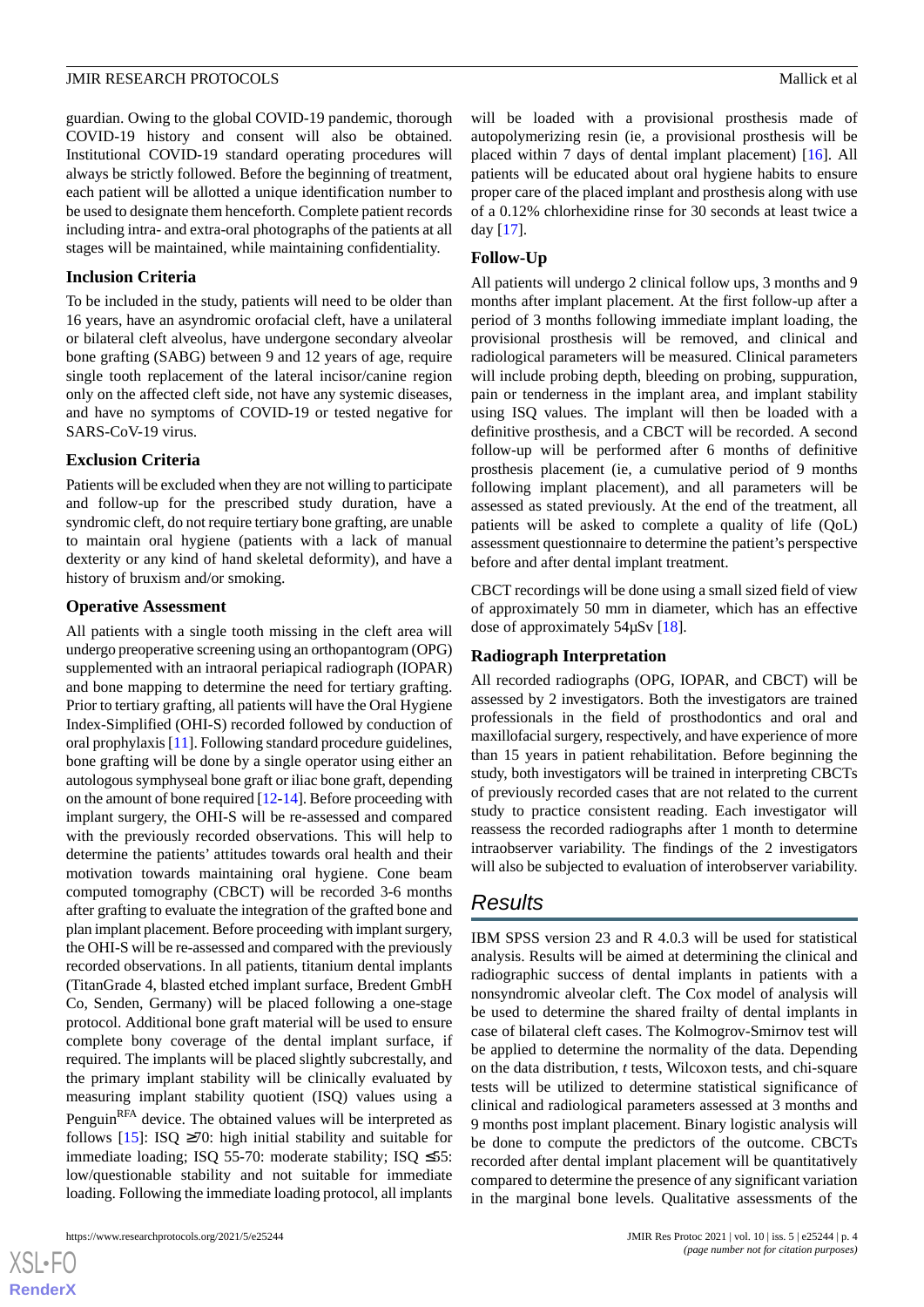radiographs will be done to determine the presence of periapical pathology and any other abnormal radiographic findings. Intraand inter-observer variability in radiographic assessments will be evaluated by using the Kappa statistic. Statistical significance will be set at *P*<.05.

Implant success will be defined based on the guidelines given by Misch et al [[19\]](#page-6-13) in the Pisa, Italy Consensus and as presented in the patient record sheet. Statistical comments on the implant survival rate will be given by calculation of a life table analysis.

#### **Patient Record Sheet**

#### *Overview*

Documentation of patient details forms an important part of diagnosis, treatment planning, and treatment outcomes. To avoid missing the recording of any details during a patient's examination, it is good practice to have a preformed record sheet that is well thought through and encompasses all the required parameters. This also helps in standardization of the protocol, making future comparisons easier.

Dental implant–based rehabilitation is a precision-driven treatment that requires a careful pretreatment examination and investigations to determine the implant position and dimensions. Essential components of a record sheet for dental implant–based treatment have been highlighted and documented; however, no such standardization has been developed for cleft patients [[20\]](#page-6-14). Thus, the presented patient record sheet is developed with the specific aim of implant-based rehabilitation of orofacial cleft patients ([Multimedia Appendix 1\)](#page-5-4). It incorporates patient demographics and clinical and follow-up findings essential for successful treatment outcomes, as described in the following sections.

#### *Patient Demographics*

The first part consists of essential patient details such as name, age, gender, contact details, and patient ID along with the type of cleft and its characteristics.

#### *Past Surgical and Other Treatment History*

This section helps to determine the patient's previous medical history, associated complications, and any possible allergies. It also records the age of the patient at the time of SABG and the type of bone graft used. This forms an essential component of the record sheet as it helps in knowing the graft characteristics such as origin of the graft, time between grafting, and implant placement.

#### *Prosthetic Considerations*

This section focuses on intra-oral findings of the patient, highlighting the dental findings for the purpose of oral rehabilitation. This includes previous history of orthodontic treatment, age at which orthodontic treatment was done, missing teeth in the oral cavity, type of prosthesis previously used by the patient (if any), dentist's and patient's perceptions about the current prosthesis, and arch form characteristics.

#### *Preoperative Assessment*

This section records the findings concerning space of the edentulous ridge and corresponding OPG or CBCT findings.

#### *Surgical Assessment*

This section includes details concerning tertiary grafting and implant placement procedures.

## *Follow-Up Findings*

In accordance with observations from previously conducted studies, important clinical and radiological parameters have been duly acknowledged in this section. This includes width of keratinized gingival, probing depths, and gingival and plaque index. It also records clinical findings such as bleeding on probing, suppuration, and pain or tenderness in the implant region. Recording of implant stability values using resonance frequency analysis (RFA) has been stressed since it is a noninvasive method and has shown good clinical results in healthy individuals. This is followed by recording of radiographic findings.

#### *Implant Success*

The last part enumerates the interpretation of the findings. Provision of this section avoids referring to multiple literature and provides a bird's eye view of the important interpretations in a single frame [\[19](#page-6-13)].

#### **QoL Assessment Questionnaire**

A QoL assessment questionnaire for the cleft population will be used to record their pre- and post-treatment experience with dental implant–based treatment.

# *Discussion*

Orofacial cleft is one of the most common developmental anomalies with a high global (1 in 700 to 1 in 1000 live births) and Indian (1.09 in 1000 live births) prevalence. In 1991, Verdi et al [\[21](#page-6-15)] were the first to employ the use of dental implants in cleft patients. In their findings, they stressed the need for cortical bone and adequate bone height in the required rehabilitation region for successful treatment. Since then, dental implants have been widely used for prosthetic rehabilitation of cleft patients with varying success rates (95.8% to 98.6%) [[7](#page-6-2)[,22](#page-6-16),[23\]](#page-6-17). In one of the biggest databases published by de Barros et al [[24\]](#page-6-18), the authors reported a high survival rate of 98.4% at the end of a 1-year follow-up period. Thus, dental implants provide a promising rehabilitative option for orofacial cleft patients.

All studies conducted so far have warranted a healing period of 3-6 months before undertaking the loading of the placed implant in the cleft site. The grafted bone in the cleft region is shown to have stable bone mineral densities during the period of 3-6 months following grafting, and thus, placing a dental implant in the grafted bone after 3 months of healing is considered adequate for successful treatment [\[25](#page-6-19)]. Until now, only 1 work published in 2011 has commented on the potential success of immediately loaded dental implants in orofacial cleft patients, but it was a retrospective analysis [[8](#page-6-3)].

RFA is a relatively new and popular noninvasive technique for evaluating primary implant stability [\[15](#page-6-9)]. Due to the lack of immediate loading of dental implants in cleft patients, this technology still hasn't found its application in such patients. Until now, the field of immediately loaded dental implants in

```
XSL•FO
RenderX
```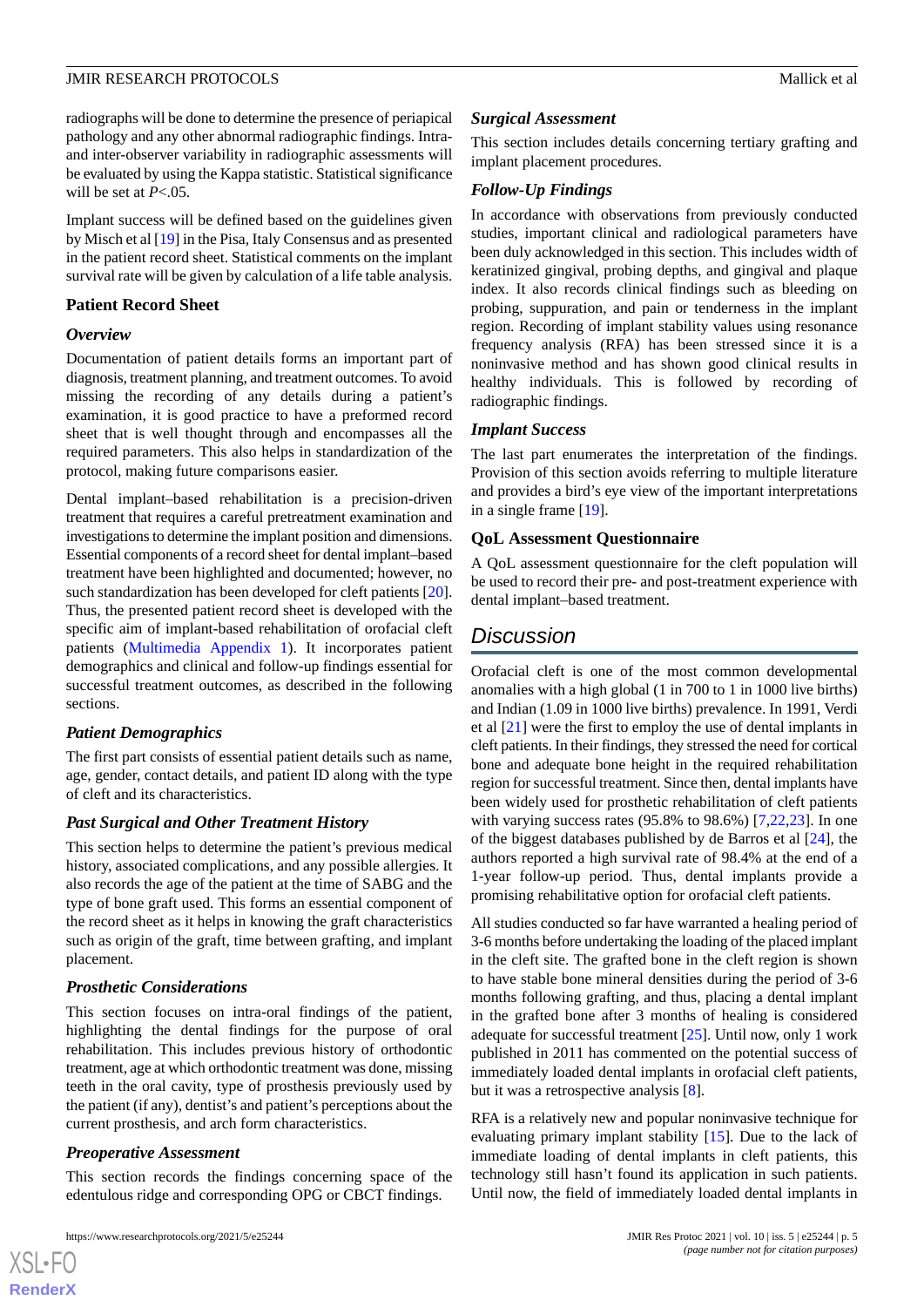cleft patients has been a barren land with no research conducted at the global level including India, despite the high prevalence of the deformity.

Success of dental implants is not only dependent on the achieved primary stability and subsequent osseointegration but also dictated by the soft tissue condition in the implant region. Cembranos et al [[26\]](#page-6-20), in their retrospective analysis of 47 implants, highlighted the importance of periodontal profile assessment along with measurements of bone levels to determine the success of implant-based treatment in cleft patients. Clinical and radiological evaluations of implant and adjacent sites in the form of probing depths, plaque and gingival indices, and marginal bone loss were also given importance in a similar analysis undertaken by Alberga et al [[10\]](#page-6-5).

Considering the global prevalence of deformity and lack of research in the field of immediately loaded dental implants in cleft patients, this study is formulated with an aim of evaluating the clinical and radiographic success of dental implant at the cleft site in orofacial cleft patients. At the same time, the proposed work also emphasizes the importance of having a preformed patient record sheet and need for recording various clinical and radiographic parameters and thus, has formulated a dentist-friendly and comprehensive record sheet that will be utilized in the study.

Apart from providing patients with enhanced functionality, replacement of the missing tooth will also enhance a patient's aesthetics and their subsequent self-perception. During any rehabilitative procedure, it is important to know how the patient feels about it and what changes they see in their life pre- and post-treatment. This can be successfully evaluated using a QoL questionnaire. According to Burckhardt and Anderson [[27\]](#page-6-21), a QoL questionnaire encompasses details concerning material and physical well-being; relationships with other people; social, community, and civic activities; personal development and fulfilment; and recreation. QoL provides a meaningful way of determining the patient's psychological improvement and making pre- and post-treatment comparisons.

#### **Scope**

This study will help identify the success of immediately loaded dental implants for orofacial cleft patients and bring the same to regular clinical practice. Dental implants are a fixed treatment option that represent better functionality and aesthetics over conventional alternatives. Immediate loading of dental implants will not only prevent loss of the generated bone due to early functional stimulation but will also provide immediate aesthetic improvement, leading to an enhanced level of self-confidence of the patients. In cumulation, this will help increase patient's and dentist's acceptability of the treatment along with substantially reducing the treatment time and costs for such patients who have already undergone prolonged treatments since a young age.

#### **Limitations**

Being a unique study, the proposed sample size is small compared to the huge prevalence of the deformity. Thus, studies with a larger sample size will be required in the future to give a statistically stronger result. Also, the study is not a case-controlled trial since the bone characteristics found in a cleft patient are difficult to replicate in a healthy individual. Any attempts to do so will lead to an increasing number of bias-related factors.

#### **Acknowledgments**

The submitted research protocol and patient record sheet have been copyright registered with the copyright office, Department of Promotion of Industry and Internal Trade, Government of India via copyright numbers L-96708/2020 and L-97102/2020, respectively.

#### <span id="page-5-4"></span>**Conflicts of Interest**

None declared.

## <span id="page-5-0"></span>**Multimedia Appendix 1**

Patient record sheet. [[DOCX File , 90 KB](https://jmir.org/api/download?alt_name=resprot_v10i5e25244_app1.docx&filename=4801e56a99482bba880e5cf442344f57.docx)-[Multimedia Appendix 1\]](https://jmir.org/api/download?alt_name=resprot_v10i5e25244_app1.docx&filename=4801e56a99482bba880e5cf442344f57.docx)

#### <span id="page-5-1"></span>**References**

[XSL](http://www.w3.org/Style/XSL)•FO **[RenderX](http://www.renderx.com/)**

- <span id="page-5-2"></span>1. Tettamanti L, Avantaggiato A, Nardone M, Palmieri A, Tagliabue A. New insights in orofacial cleft: epidemiological and genetic studies on italian samples. Oral Implantol (Rome) 2017;10(1):11-19 [\[FREE Full text\]](http://europepmc.org/abstract/MED/28757931) [doi: [10.11138/orl/2017.10.1.011](http://dx.doi.org/10.11138/orl/2017.10.1.011)] [Medline: [28757931\]](http://www.ncbi.nlm.nih.gov/entrez/query.fcgi?cmd=Retrieve&db=PubMed&list_uids=28757931&dopt=Abstract)
- <span id="page-5-3"></span>2. Reddy SG, Reddy RR, Bronkhorst EM, Prasad R, Ettema AM, Sailer HF, et al. Incidence of cleft Lip and palate in the state of Andhra Pradesh, South India. Indian J Plast Surg 2010 Jul;43(2):184-189 [\[FREE Full text](http://europepmc.org/abstract/MED/21217978)] [doi: [10.4103/0970-0358.73443](http://dx.doi.org/10.4103/0970-0358.73443)] [Medline: [21217978](http://www.ncbi.nlm.nih.gov/entrez/query.fcgi?cmd=Retrieve&db=PubMed&list_uids=21217978&dopt=Abstract)]
- 3. Shkoukani MA, Chen M, Vong A. Cleft lip a comprehensive review. Front Pediatr 2013 Dec 27;1:53 [\[FREE Full text\]](https://doi.org/10.3389/fped.2013.00053) [doi: [10.3389/fped.2013.00053\]](http://dx.doi.org/10.3389/fped.2013.00053) [Medline: [24400297\]](http://www.ncbi.nlm.nih.gov/entrez/query.fcgi?cmd=Retrieve&db=PubMed&list_uids=24400297&dopt=Abstract)
- 4. Nicholls W. Dental anomalies in children with cleft lip and palate in Western Australia. Eur J Dent 2016;10(2):254-258 [[FREE Full text](http://www.thieme-connect.com/DOI/DOI?10.4103/1305-7456.178317)] [doi: [10.4103/1305-7456.178317\]](http://dx.doi.org/10.4103/1305-7456.178317) [Medline: [27095907](http://www.ncbi.nlm.nih.gov/entrez/query.fcgi?cmd=Retrieve&db=PubMed&list_uids=27095907&dopt=Abstract)]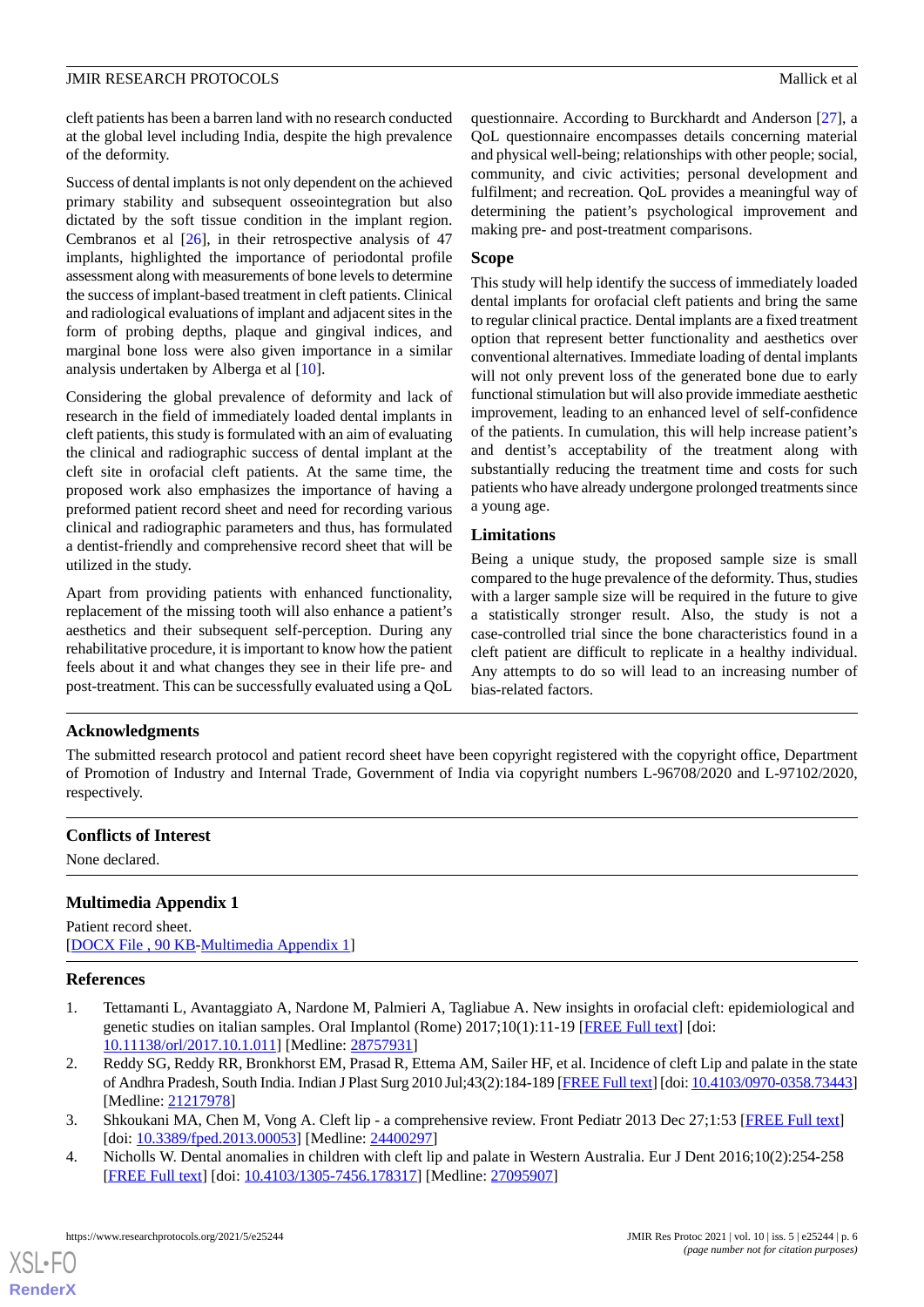- <span id="page-6-0"></span>5. Tortora C, Meazzini MC, Garattini G, Brusati R. Prevalence of abnormalities in dental structure, position, and eruption pattern in a population of unilateral and bilateral cleft lip and palate patients. Cleft Palate Craniofac J 2008 Mar;45(2):154-162. [doi: [10.1597/06-218.1](http://dx.doi.org/10.1597/06-218.1)] [Medline: [18333651\]](http://www.ncbi.nlm.nih.gov/entrez/query.fcgi?cmd=Retrieve&db=PubMed&list_uids=18333651&dopt=Abstract)
- <span id="page-6-1"></span>6. Freitas JADS, Almeida ALPFD, Soares S, Neves LTD, Garib DG, Trindade-Suedam IK, et al. Rehabilitative treatment of cleft lip and palate: experience of the Hospital for Rehabilitation of Craniofacial Anomalies/USP (HRAC/USP) - Part 4: oral rehabilitation. J Appl Oral Sci 2013;21(3):284-292 [[FREE Full text](https://www.scielo.br/scielo.php?script=sci_arttext&pid=S1678-77572013000300284&lng=en&nrm=iso&tlng=en)] [doi: [10.1590/1679-775720130127\]](http://dx.doi.org/10.1590/1679-775720130127) [Medline: [23857655](http://www.ncbi.nlm.nih.gov/entrez/query.fcgi?cmd=Retrieve&db=PubMed&list_uids=23857655&dopt=Abstract)]
- <span id="page-6-3"></span><span id="page-6-2"></span>7. Matsui Y, Ohno K, Nishimura A, Shirota T, Kim S, Miyashita H. Long-term study of dental implants placed into alveolar cleft sites. Cleft Palate Craniofac J 2007 Jul;44(4):444-447. [doi: [10.1597/06-095.1](http://dx.doi.org/10.1597/06-095.1)] [Medline: [17608551](http://www.ncbi.nlm.nih.gov/entrez/query.fcgi?cmd=Retrieve&db=PubMed&list_uids=17608551&dopt=Abstract)]
- <span id="page-6-4"></span>8. Garcia P, de Rezende MLR, Amado FM, Passanezi E, Salmeron S, Sant'Ana ACP, et al. Long-term success of immediately restored single implant-supported prosthesis in reconstructed cleft maxilla. RPG Rev Pós Grad 2011;18(1):33-38.
- <span id="page-6-5"></span>9. Sales PHH, Oliveira-Neto OB, Torres TS, de Lima FJC. Effectiveness of dental implants placed in bone graft area of cleft Patients. Int J Oral Maxillofac Surg 2019 Aug;48(8):1109-1114. [doi: [10.1016/j.ijom.2019.01.023\]](http://dx.doi.org/10.1016/j.ijom.2019.01.023) [Medline: [30773334\]](http://www.ncbi.nlm.nih.gov/entrez/query.fcgi?cmd=Retrieve&db=PubMed&list_uids=30773334&dopt=Abstract)
- <span id="page-6-6"></span>10. Alberga JM, Stellingsma K, Meijer HJA, Oostenbrink HA, Vissink A, Raghoebar GM. Dental implant placement in alveolar cleft patients: a retrospective comparative study on clinical and aesthetic outcomes. Int J Oral Maxillofac Surg 2020 Jul;49(7):952-959. [doi: [10.1016/j.ijom.2020.02.007](http://dx.doi.org/10.1016/j.ijom.2020.02.007)] [Medline: [32098700](http://www.ncbi.nlm.nih.gov/entrez/query.fcgi?cmd=Retrieve&db=PubMed&list_uids=32098700&dopt=Abstract)]
- <span id="page-6-7"></span>11. Greene JC, Vermillion JR. The Simplified Oral Hygiene Index. J Am Dent Assoc 1964 Jan;68:7-13. [doi: [10.14219/jada.archive.1964.0034\]](http://dx.doi.org/10.14219/jada.archive.1964.0034) [Medline: [14076341\]](http://www.ncbi.nlm.nih.gov/entrez/query.fcgi?cmd=Retrieve&db=PubMed&list_uids=14076341&dopt=Abstract)
- 12. Pikos MA. Mandibular block autografts for alveolar ridge augmentation. Atlas Oral Maxillofac Surg Clin North Am 2005 Sep;13(2):91-107. [doi: [10.1016/j.cxom.2005.05.003\]](http://dx.doi.org/10.1016/j.cxom.2005.05.003) [Medline: [16139756](http://www.ncbi.nlm.nih.gov/entrez/query.fcgi?cmd=Retrieve&db=PubMed&list_uids=16139756&dopt=Abstract)]
- <span id="page-6-8"></span>13. Dasari MR, Babu VR, Apoorva C, Allareddy S, Devireddy SK, Kanubaddy SR. Correction of Secondary Alveolar Clefts with Iliac Bone Grafts. Contemp Clin Dent 2018 Jun;9(Suppl 1):S100-S106 [\[FREE Full text\]](http://www.contempclindent.org/article.asp?issn=0976-237X;year=2018;volume=9;issue=5;spage=100;epage=106;aulast=Dasari) [doi: 10.4103/ccd.ccd 109 18] [Medline: [29962773](http://www.ncbi.nlm.nih.gov/entrez/query.fcgi?cmd=Retrieve&db=PubMed&list_uids=29962773&dopt=Abstract)]
- <span id="page-6-9"></span>14. Van Nhan V, Van Son L, Tuan TA, Son NT, Hai TD, Lanh LD, et al. A New Technique in Alveolar Cleft Bone Grafting for Dental Implant Placement in Patients With Cleft Lip and Palate. Cleft Palate Craniofac J 2018 Feb;55(2):180-188. [doi: [10.1177/1055665617723633\]](http://dx.doi.org/10.1177/1055665617723633) [Medline: [29351041\]](http://www.ncbi.nlm.nih.gov/entrez/query.fcgi?cmd=Retrieve&db=PubMed&list_uids=29351041&dopt=Abstract)
- <span id="page-6-10"></span>15. Sennerby L. Resonance frequency analysis for implant stability measurements: A review. Integration Diagnostics Update 2015;1:11.
- <span id="page-6-12"></span><span id="page-6-11"></span>16. Misch CE, Wang H, Misch CM, Sharawy M, Lemons J, Judy KWM. Rationale for the application of immediate load in implant dentistry: part II. Implant Dent 2004 Dec;13(4):310-321. [doi: [10.1097/01.id.0000148556.73137.24\]](http://dx.doi.org/10.1097/01.id.0000148556.73137.24) [Medline: [15591992](http://www.ncbi.nlm.nih.gov/entrez/query.fcgi?cmd=Retrieve&db=PubMed&list_uids=15591992&dopt=Abstract)]
- <span id="page-6-13"></span>17. Humphrey S. Implant maintenance. Dent Clin North Am 2006 Jul;50(3):463-78, viii. [doi: [10.1016/j.cden.2006.03.002\]](http://dx.doi.org/10.1016/j.cden.2006.03.002) [Medline: [16818027](http://www.ncbi.nlm.nih.gov/entrez/query.fcgi?cmd=Retrieve&db=PubMed&list_uids=16818027&dopt=Abstract)]
- <span id="page-6-14"></span>18. Horner K. Radiation Protection: Cone Beam CT for Dental and Maxillofacial Radiology: Evidence-based guidelines. European Commission. 2011. URL:<https://ec.europa.eu/energy/sites/ener/files/documents/172.pdf> [accessed 2021-04-15]
- <span id="page-6-15"></span>19. Misch CE, Perel ML, Wang H, Sammartino G, Galindo-Moreno P, Trisi P, et al. Implant success, survival, and failure: the International Congress of Oral Implantologists (ICOI) Pisa Consensus Conference. Implant Dent 2008 Mar;17(1):5-15. [doi: [10.1097/ID.0b013e3181676059\]](http://dx.doi.org/10.1097/ID.0b013e3181676059) [Medline: [18332753\]](http://www.ncbi.nlm.nih.gov/entrez/query.fcgi?cmd=Retrieve&db=PubMed&list_uids=18332753&dopt=Abstract)
- <span id="page-6-16"></span>20. Misch C, Resnik R. Medical Evaluation of the Dental Implant Patient. In: Contemporary Implant Dentistry. Canada: Mosby Elsevier; 2008:421-466.
- <span id="page-6-17"></span>21. Verdi FJ, SLanzi GL, Cohen SR, Powell R. Use of the Branemark implant in the cleft palate patient. Cleft Palate Craniofac J 1991 Jul;28(3):301-3; discussion 304. [doi: [10.1597/1545-1569\\_1991\\_028\\_0301\\_cotspf\\_2.3.co\\_2\]](http://dx.doi.org/10.1597/1545-1569_1991_028_0301_cotspf_2.3.co_2) [Medline: [1911819\]](http://www.ncbi.nlm.nih.gov/entrez/query.fcgi?cmd=Retrieve&db=PubMed&list_uids=1911819&dopt=Abstract)
- <span id="page-6-18"></span>22. Härtel J, Pögl C, Henkel KO, Gundlach KK. Dental implants in alveolar cleft patients: a retrospective study. J Craniomaxillofac Surg 1999 Dec;27(6):354-357. [doi: [10.1054/jcms.2000.0096\]](http://dx.doi.org/10.1054/jcms.2000.0096) [Medline: [10870753\]](http://www.ncbi.nlm.nih.gov/entrez/query.fcgi?cmd=Retrieve&db=PubMed&list_uids=10870753&dopt=Abstract)
- <span id="page-6-19"></span>23. Landes CA, Bündgen L, Laudemann K, Ghanaati S, Sader R. Patient satisfaction after prosthetic rehabilitation of bone-grafted alveolar clefts with nonsubmerged ITI Straumann dental implants loaded at three months. Cleft Palate Craniofac J 2012 Sep;49(5):601-608. [doi: [10.1597/10-156](http://dx.doi.org/10.1597/10-156)] [Medline: [21740181\]](http://www.ncbi.nlm.nih.gov/entrez/query.fcgi?cmd=Retrieve&db=PubMed&list_uids=21740181&dopt=Abstract)
- <span id="page-6-20"></span>24. de Barros Ferreira S, Esper LA, Sbrana MC, Ribeiro IWJ, de Almeida ALPF. Survival of dental implants in the cleft area--a retrospective study. Cleft Palate Craniofac J 2010 Nov;47(6):586-590. [doi: [10.1597/08-155\]](http://dx.doi.org/10.1597/08-155) [Medline: [20500069\]](http://www.ncbi.nlm.nih.gov/entrez/query.fcgi?cmd=Retrieve&db=PubMed&list_uids=20500069&dopt=Abstract)
- <span id="page-6-21"></span>25. Zhang D, Xiao W, Zhou R, Xue L, Ma L. Evaluation of Bone Height and Bone Mineral Density Using Cone Beam Computed Tomography After Secondary Bone Graft in Alveolar Cleft. J Craniofac Surg 2015 Jul;26(5):1463-1466. [doi: [10.1097/SCS.0000000000001766](http://dx.doi.org/10.1097/SCS.0000000000001766)] [Medline: [26114510\]](http://www.ncbi.nlm.nih.gov/entrez/query.fcgi?cmd=Retrieve&db=PubMed&list_uids=26114510&dopt=Abstract)
- 26. Cembranos J, Neagu D, Rey R, Castro MP, Mourelle A, Prieto F. Implant rehabilitation in cleft patients: A retrospective study in our center. J Cleft Lip Palate Craniofac Anomal 2017;4(3):73. [doi: [10.4103/jclpca.jclpca\\_74\\_17](http://dx.doi.org/10.4103/jclpca.jclpca_74_17)]
- 27. Burckhardt CS, Anderson KL. The Quality of Life Scale (QOLS): reliability, validity, and utilization. Health Qual Life Outcomes 2003 Oct 23;1:60 [\[FREE Full text\]](https://hqlo.biomedcentral.com/articles/10.1186/1477-7525-1-60) [doi: [10.1186/1477-7525-1-60](http://dx.doi.org/10.1186/1477-7525-1-60)] [Medline: [14613562](http://www.ncbi.nlm.nih.gov/entrez/query.fcgi?cmd=Retrieve&db=PubMed&list_uids=14613562&dopt=Abstract)]

[XSL](http://www.w3.org/Style/XSL)•FO **[RenderX](http://www.renderx.com/)**